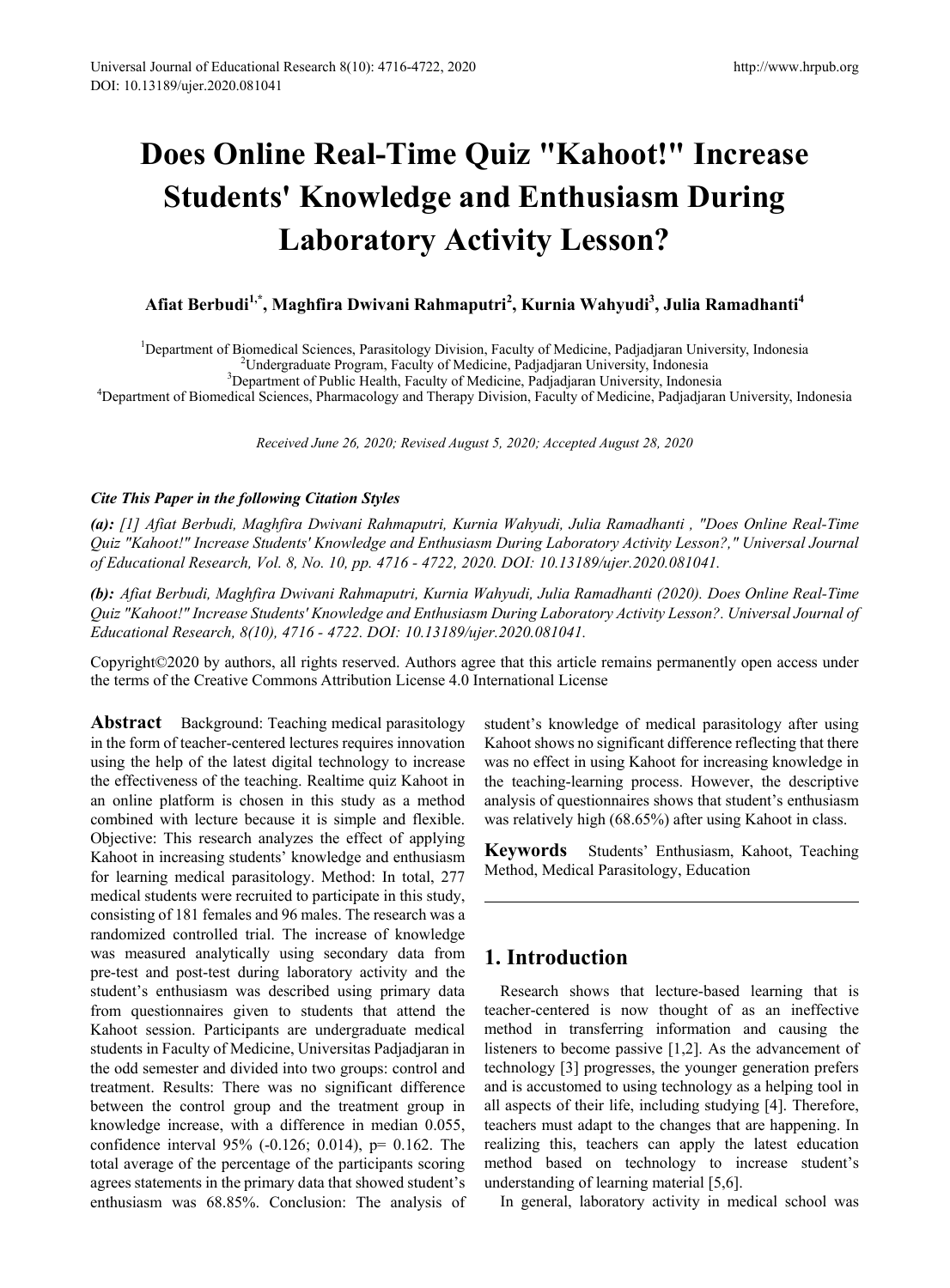done by giving a manual to students and giving a lecture afterward [7]. Making the class to be more interactive can improve a teacher-centered class [8]. In recent years, there are several new methods used by educators in giving a lesson and one of them is by using online quiz and gamification [9] because it can increase student's enthusiasm [10]. Kahoot is used in the education process as a tool to give online quiz in the form of games (gamification) [11].

Kahoot is easy to be applied to educators or students [12,13], and it can be combined with lectures in order to increase student's participation, attention and wellbeing to the course given [12]. Enthusiasm is one factor that can increase effectivity in teaching-learning process. There is information retention to a person's memory by learning, which can increase his or her knowledge [14]. For these reasons, this research aimed to observe the effectiveness of using Kahoot in increasing knowledge and enthusiasm of students during teaching-learning process.

## **2. Materials and Methods**

The design of the study is a randomized controlled trial. The research was conducted in the laboratory activity of Faculty of Medicine, Universitas Padjadjaran, Indonesia. It was performed during the Gastrointestinal System rotation with the topic of medical parasitology, in odd semester of 2019. The data used were secondary data obtained from pre-test and post-test during the lecture of medical parasitology and then these data were analyzed as knowledge variable. The student's enthusiasm toward the use of Kahoot was obtained from primary data through questionnaires.

The participants of this study were medical student undergraduates of Faculty of Medicine, Universitas Padjadjaran in the fifth semester. The inclusion criteria for knowledge measurement were the score of students who attended the medical parasitology laboratory activity. Scores of students who only took pre-test or post-test and took the Kahoot Session one time were excluded from the analysis. The analysis was conducted by comparing the pretest and posttest score of students that were treated with Kahoot game activity and students having no Kahoot session during their laboratory activity. On the other hand, the inclusion criteria for enthusiasm were students who attended the medical parasitology medic laboratory activity with Kahoot session and were willing to participate after giving informed consent. The scheme of inclusion and exclusion during the study can be seen in **Appendix figure 1**.

The number of participants was determined by total sampling. Participants were divided into six groups according to their lab activity schedule, which is Monday, Wednesday and Friday and on each day, there were 2 sessions, morning and afternoon. Randomization at the group level was done by the resource person during the

lab activity to determine the control group and the treatment group. Treatment group (I) was the group that received additional treatment, they did the pre-test using google forms, received lecture, used Kahoot and then did the post-test. Control group (II) was the group that did not do Kahoot and only took pre-test and post-test with a lecture in between. The randomization result was lab activity group on Monday morning, Friday morning and Friday afternoon was assigned as the control group and the group on Monday afternoon, Wednesday morning and Wednesday afternoon was assigned as the treatment group. In the end, the treatment group with Kahoot session was asked to fill in questionnaires after informed consent. The scheme of the research design can be seen in **Appendix figure 2**.

To measure the enthusiasm of students, questionnaires adapted from the research "The Wear Out Effect of A Game-Based Student Response System" (Alf Inge Wang, 2014) [15] were distributed to collect the data. The questionnaire consisted of 11 statements and was distributed using Google forms platform. Before the questionnaire was used, the questionnaire was tested for validity and reliability test among the students of the Faculty of Medicine, Universitas Padjadjaran.

The quiz for Kahoot session and online pre-test and post-test were made by the resource person of the medical parasitology laboratory activity.

#### **Ethical clearance**

This study was approved by the Ethics committee of Universitas Padjadjaran. (Number: 1087 / UN6.KEP / EC / 2019).

#### **Data analysis**

The collected data of pre-test and post-test score were analyzed using Wilcoxon Rank Sum test to compare the level of knowledge between groups of students who have Kahoot session (treatment group) with students who have no Kahoot session (control group). The students' enthusiasm was descripted from the questionnaires result. IBM SPSS software version 20 and R 3.6.1. were used to help the statistical analysis. All statistical tests were carried out at the significance level p< 0.05.

## **3. Results**

From the statistical analysis, the results are as follows:

#### **1. Kahoot game activity session during laboratory activity did not increase students' knowledge**

The number of participants that meet the inclusion and exclusion criteria to analyze the knowledge variable was 277 students and was divided into 2 groups. The control group consisted of 136 students and the treatment group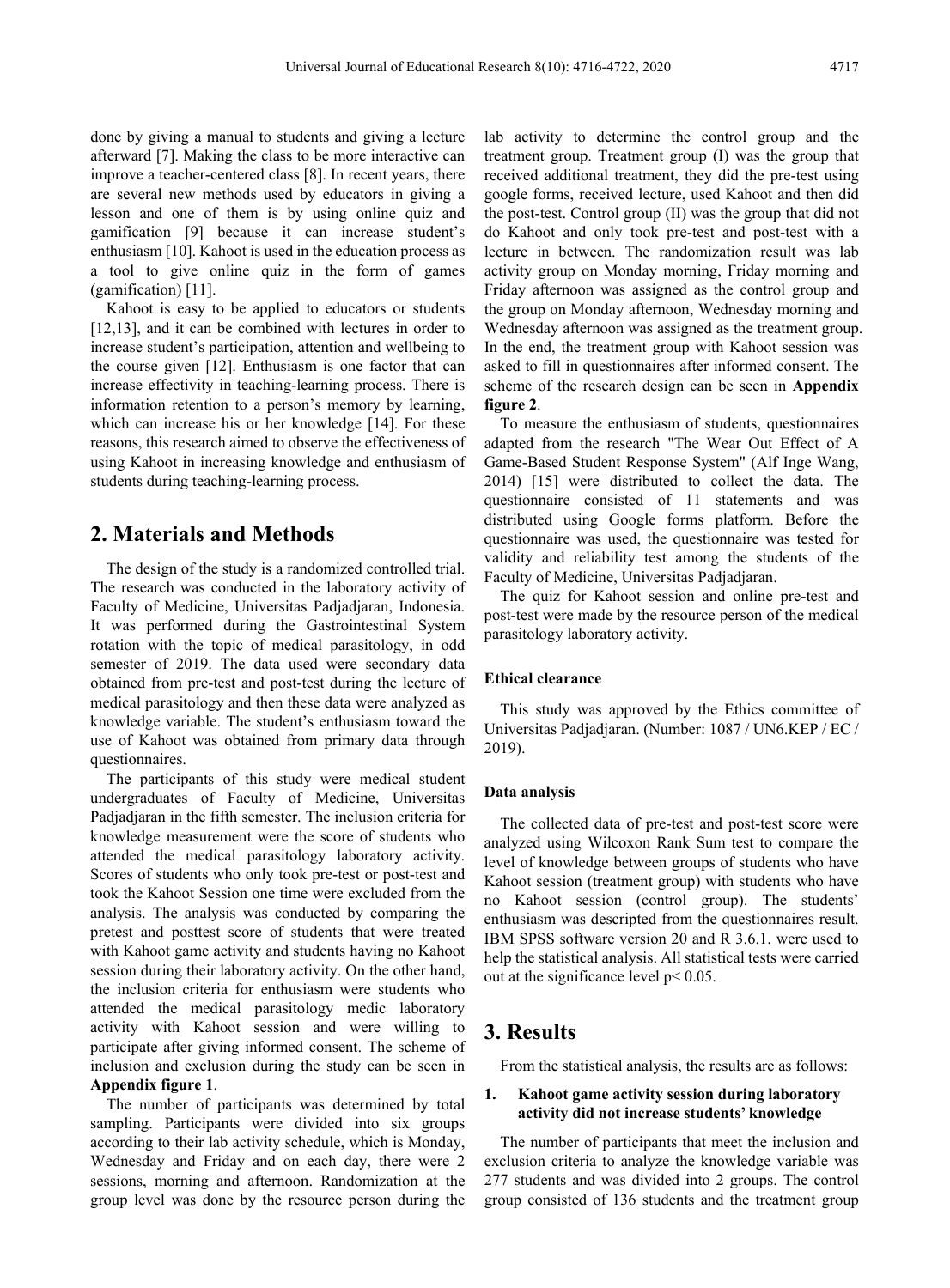consisted of 141 students.

It can be concluded from the statistical analysis that there was no significant difference between the score in both the treatment and the control group ( $p = 0.162$ ). The data analysis of pre-test and post-test is shown in Figure 1.

#### **2. Enthusiasm toward the use of Kahoot was high**

As mentioned in the materials and methods section, to obtain students' feedback regarding their experience during Kahoot session, the questionnaires were given.

There were 24 students who were unwilling to fill the questionnaire in the treatment group and therefore the response rate from the descriptive analysis of the questionnaire was 82,9%.

Even though there was no significant difference between the score of the test, analysis of student's enthusiasm among 117 students toward the use of Kahoot showed a good level of enthusiasm. The result of the descriptive analysis of the agreement of the participants is shown in Table 1.



**Figure 1**. Statistical analysis of differences between students' pre-test and post-test score

| Table 1. | Questionnaire data analysis |  |  |
|----------|-----------------------------|--|--|
|          |                             |  |  |
|          |                             |  |  |

| No             | <b>Statement</b>                                                                       | <b>Disagree</b> | <b>Neutral</b> | Agree  |
|----------------|----------------------------------------------------------------------------------------|-----------------|----------------|--------|
| 1              | I can easily use Kahoot with my cellular phone                                         |                 | 5,17%          | 93,10% |
| $\overline{2}$ | I interact with other players about the quiz material when Kahoot session has finished | 4,31%           | 27,59%         | 68,10% |
| 3              | I enjoy competing with other players                                                   | 10,34%          | 20,69%         | 68,97% |
| 4              | I enjoy playing Kahoot in the same room as the other players                           | 3,45%           | 16,38%         | 80,17% |
| 5              | I concentrate more when playing with other people                                      | 12,93%          | 37,93%         | 49,14% |
| 6              | I am actively involved with the course material during Kahoot session                  | 1,72%           | 29,31%         | 68,97% |
| $\overline{7}$ | I am emotionally involved to the game during Kahoot session                            | 17,24%          | 40,52%         | 42,24% |
| 8              | I enjoy playing Kahoot                                                                 | 2,59%           | 17,24%         | 80,17% |
| 9              | I hope Kahoot can be used in other learning topic                                      | 6,90%           | 20,69%         | 72,41% |
| 10             | I understand better and I like the topic given after Kahoot session                    | 7.76%           | 39,66%         | 52,59% |
| 11             | I learn something about the material given in Kahoot session                           | 4,31%           | 16,38%         | 79,31% |
|                | Total average                                                                          | 6,66%           | 24,69%         | 68,65% |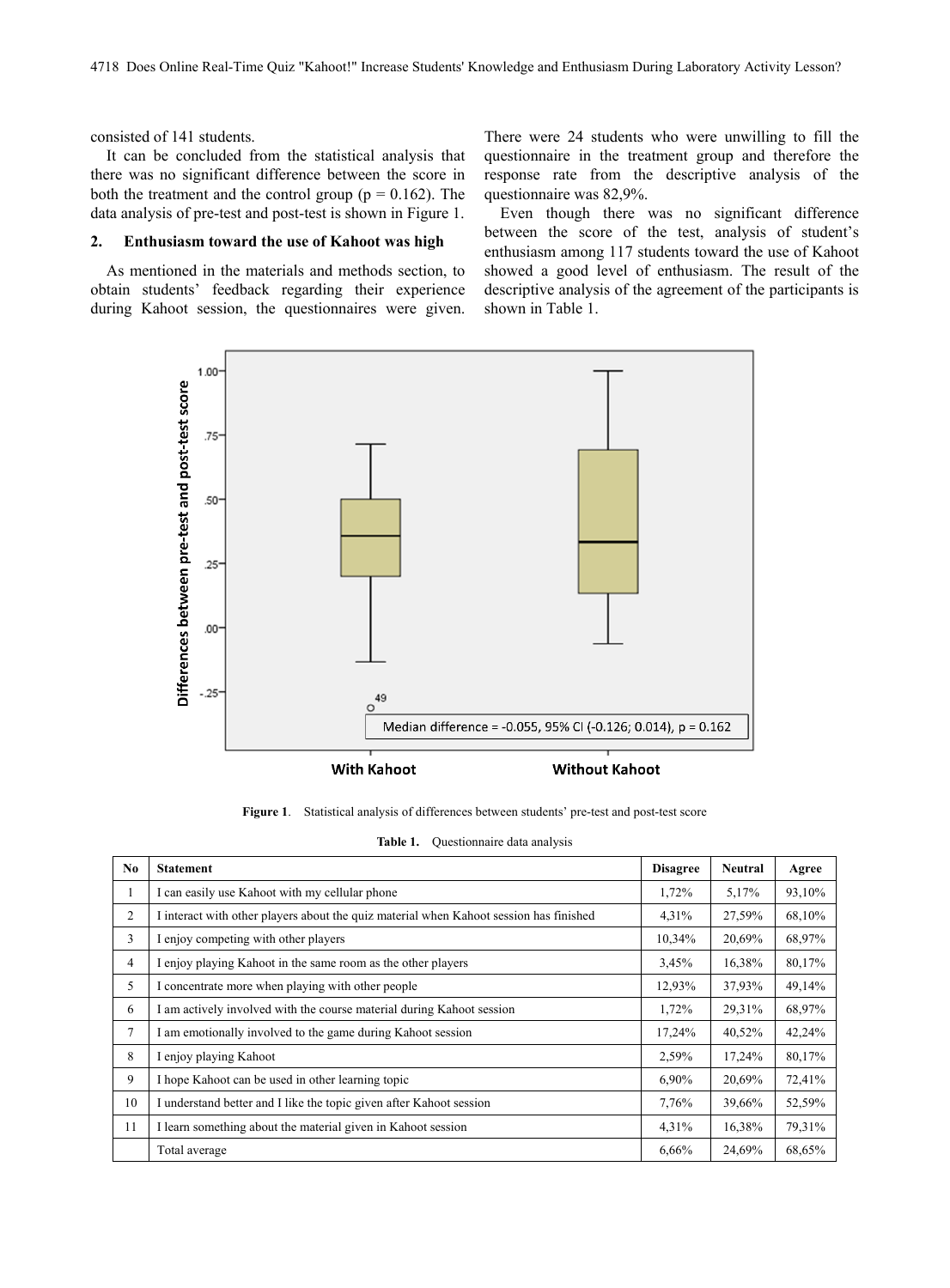#### **a. User-friendliness in using Kahoot platform**

The first statement in Table 1 (I can use a cellular phone to access Kahoot easily) was asked to evaluate the difficulty in using Kahoot platform in cellular phones. Overall, students felt it was easy to access Kahoot using their cellular phones with the score of agreement 93,10%.

#### **b. The class dynamic was increased during Kahoot session**

The class dynamic can be seen from the response to the second statement to the fifth statement about the interaction between students, enjoyment during the competition, enjoyment while playing in the same classroom, and the level of concentration during competing with other students. It can be concluded that the class dynamic was increased. The percentage of agreement in the second statement (I interact with other students about the quiz material when Kahoot session has finished) showed a score that was not relatively high, which was 68,10%. Several respondents did mention that they interacted with other students during the Kahoot session, when each question has been finished, and the score was shown.

The third statement (I enjoy competing with other players) showed a high frequency of agreement (69,87%). The majority of the respondents enjoy the competitive environment so that many of them felt motivated to get the highest score. However, there were also several respondents who did not enjoy this and felt pressured, especially when they were not able to answer the quiz. The fourth statement (I enjoy playing Kahoot in the same classroom with other students) reached a very high agreement percentage (80,17%). Respondents felt happy when they could see the other players' scores on the main screen.

In the fifth statement (I concentrate more when playing with other students), the agreement percentage was relatively low (49,14%). The feedback from the students mentioned that the reason why their concentration was not affected because the time to answer the quiz was relatively short.

#### **c. Student's involvement in the course material**

Statement 6 and 7 in Table 1 concerning the student's active participation. Statement 6 (I am actively involved with the course material during the Kahoot session) showed a relatively good percentage of agreement (68,97%). Meanwhile, statement 7 (I am involved emotionally to the game during the Kahoot session) showed an agreement percentage (42,4%) that is not very different from the neutral agreement percentage (40,52%) with the difference of 1,72%. From the students' feedback, they felt emotionally involved when the other players had higher scores than what they had, or when the students had a desire to put themselves in the top 5 ranks so that their name would be shown in the leaderboard. Several

students were neutral about the statement because they think Kahoot was just a game and they could accept if the scores were not as they expected.

#### **d. Enjoyment in using Kahoot and the material given**

Statement 8 to 11 in Table 1 were given in order to see how Kahoot influences student's motivation during giving material. The three statements showed a high percentage of agreement, especially statement 8 (I enjoy playing Kahoot) and statement 9 (I hope Kahoot can be used in other activity) with the agreed percentage of 80,1% and 72,41%, respectively. This is because players considered learning with Kahoot was not monotonous and hoped that Kahoot is used in certain materials, for example, material that was difficult and boring.

On the other hand, the agreement percentage to statement 10 (I understand better and like the topic that was given after the Kahoot session) only reach 52,59%. The low percentage of agreement to that statement was because students felt that the Kahoot session was not enough to make them feel more interested in a certain topic. Giving quiz through gamification needs to be supported with interesting lectures. The last statement, statement 11, mentioned if the students felt they had learned or gained something about the material that was given in the quiz during Kahoot session. The questionnaire showed 79,31% of the students agreed to the statement. The students felt that the material given became clearer to them because the main important points of the material were included in the quiz. The students can also recall the material beforehand because Kahoot session was allocated at the end of the medical parasitology lab activity before the end of the lecture. By recalling the material, there was a repetition which can improve the memory of students about the material given.

### **4. Discussion**

Kahoot is an educational platform based on gamification that has been used by millions of people every month after it was launched in 2013. The advantage of Kahoot is that it is free, it can connect educators and students in a quiz format, discussion panel, and survey. Furthermore, the quiz maker can add videos, images, or even music and they can adjust the time given for each question. Furthermore, the students only need to access the Kahoot site without an obligation to download it in their cellular phones and the results are shown in the main screen and in each cellular phone [16].

According to research in neurobiology, there are several methods that can be done to maximize the result of an educational process, which is the knowledge gained [17]. Amongst them are: repetition, reward and reinforcement, active involvement and visualization. Repetition can reactivate the information stored in the brain and result in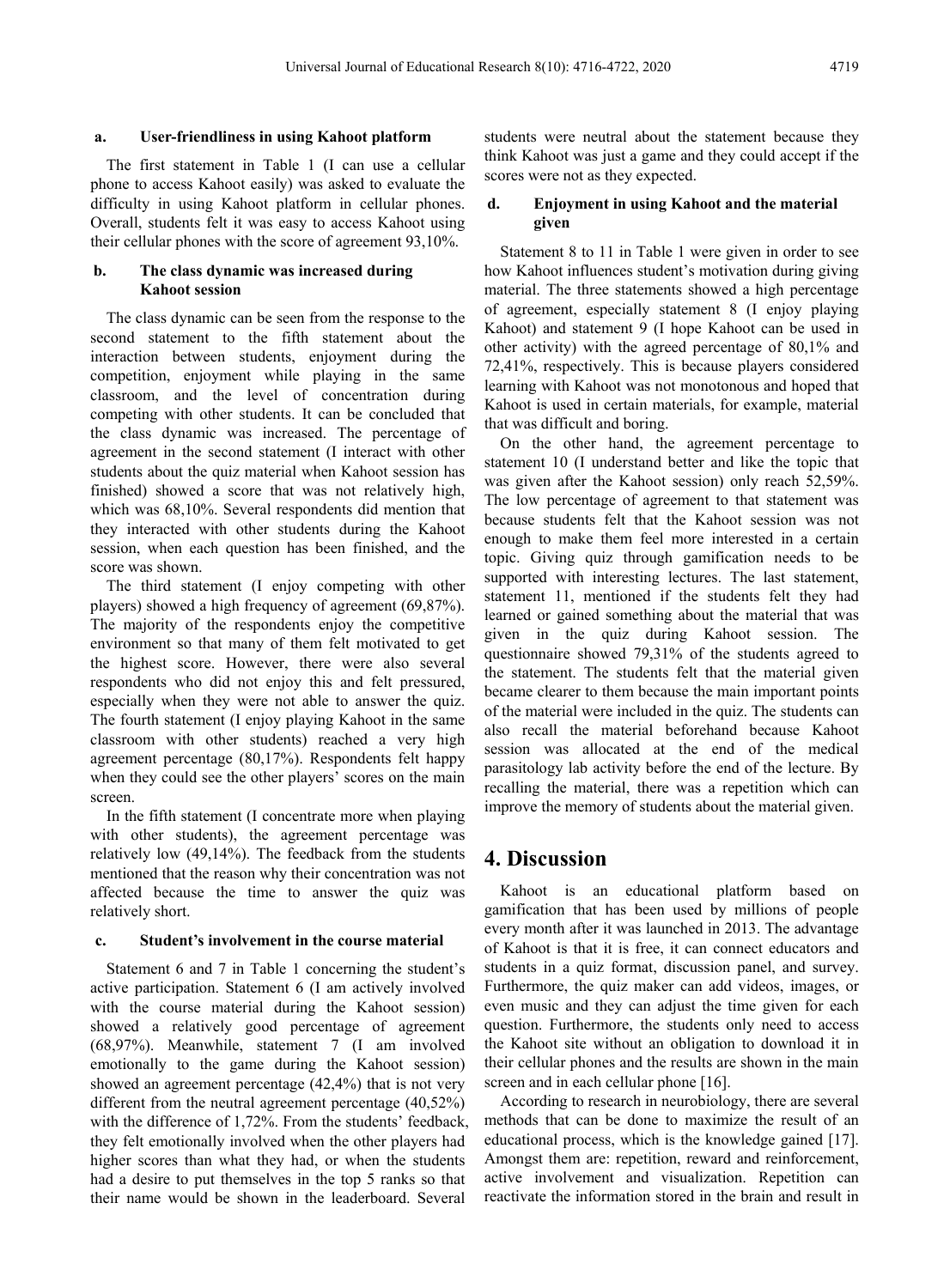memory reinforcement. If someone is excited and enjoys a learning process, the brain will give a reward signal [19] that will then reinforce or enhance memorization [20]. Visualization aspect will help the brain to elaborate a complex subject so that it will increase the effectivity of studying [19,21]. Active involvement is when someone can learn information based on the experience in presenting something directly, instead of just learning theory, will increase confidence or reflection of what needs to be improved [22]. These aspects can be seen in the use of Kahoot in lecture. Kahoot allocated at the end of medical parasitology lab activity allows students to repeat material before the session ends. Kahoot also gives reward to players in the top 5 ranks by showing the highest scores on the main screen. Reward in the form of compliment is often given by other players and teachers to the students with the highest scores. Kahoot provides interesting visualization by using many different colors and teachers can add images or videos in the quiz. These functions show that Kahoot is a suitable tool to be used as an additional session in lectures.

Based on the overall questionnaire results in Table 1, the total average of the agreement percentage is quite high, which is 68,65%. From this result, it can be concluded that the students' enthusiasm increased when they used Kahoot for learning. The level of knowledge of the students was also increased, whether the students were in the control group or in the treatment group. This result is in accordance with Oroujlu and Vahedi study which showed that students' enthusiasm, involvement, and willingness to participate will influence the quality of discussion and study so that it will increase the possibility of gaining knowledge [23].

This study has several limitations, one of them is that group randomization was only done at group level that was adjusted with the schedule of lab activity of each group. To increase the quality of the data, randomization can be performed at daily level or even at individual level

to get data with better quality. The participants of the research were limited only to students who attended lab activity with the topic of medical parasitology. It is suggested to increase the number of the study population in future studies, in other topics or other educational activities besides lab activity. The groups after the first lab activity (Monday morning) possibly had known the questions in the pre-test or post-test beforehand and it is better to use entirely new questions for different days or all evaluation is performed in the same time to reduce bias.

## **5. Conclusions**

Kahoot application that is based on gamification is an optional method for learning and it is good to be used as a combination with the lecture in the educational process of the medical parasitology lab activity. This method is in line with the need for today, which is an implementation of the latest technology to education in order to increase effectiveness. From this study, it was shown that knowledge increase was not significantly different statistically, however, the students' enthusiasm after using Kahoot in lab activity was high.

## **Conflict of Interest**

The authors declare that this research is not funded by any organization including Kahoot.

## **Acknowledgments**

The authors would like to thank the Undergraduate Program and the Academic Evaluation Unit of Faculty of Medicine, Universitas Padjadjaran.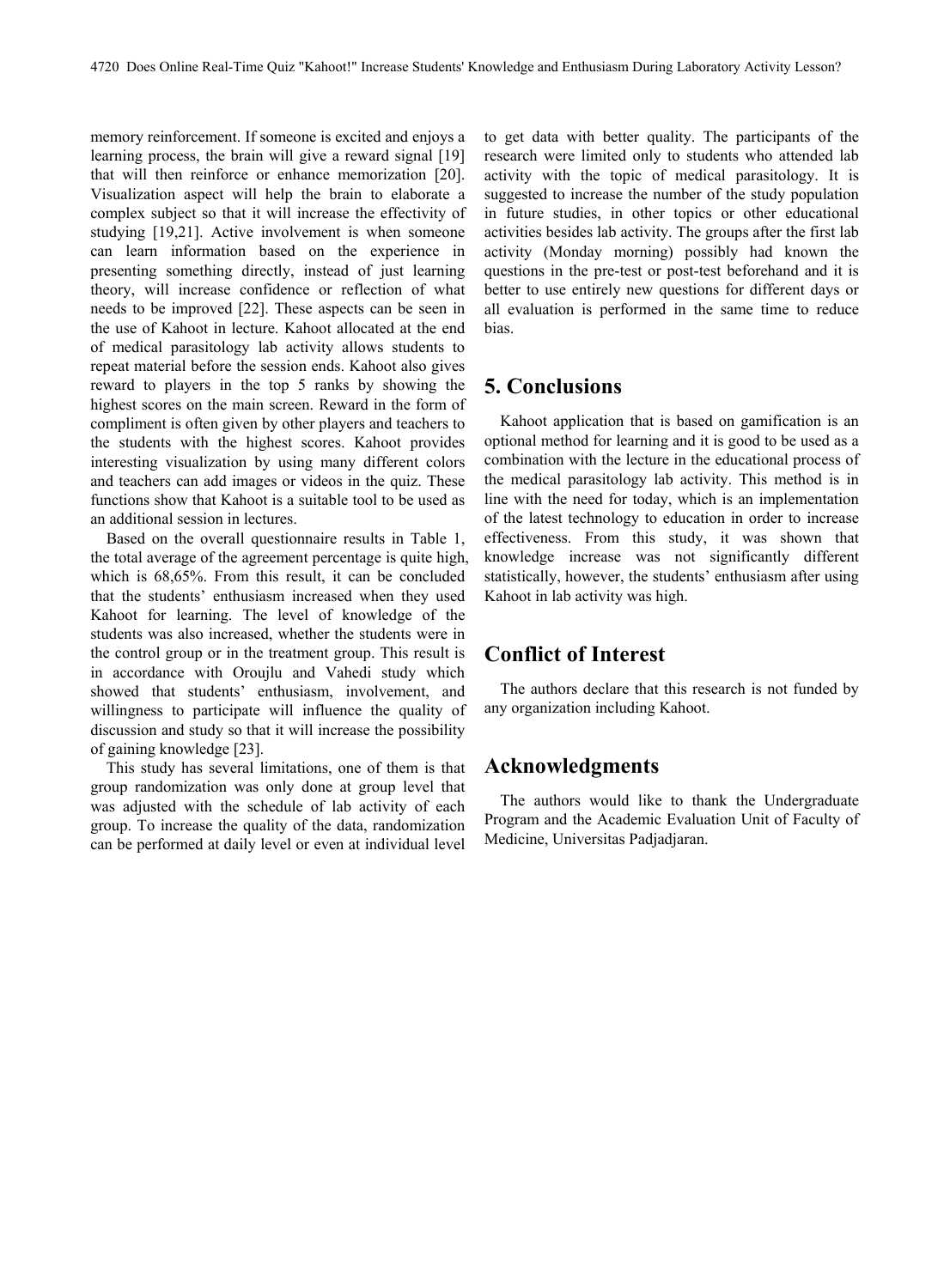## **Appendix**







**Figure 2.** Schematic diagram of experimental setup